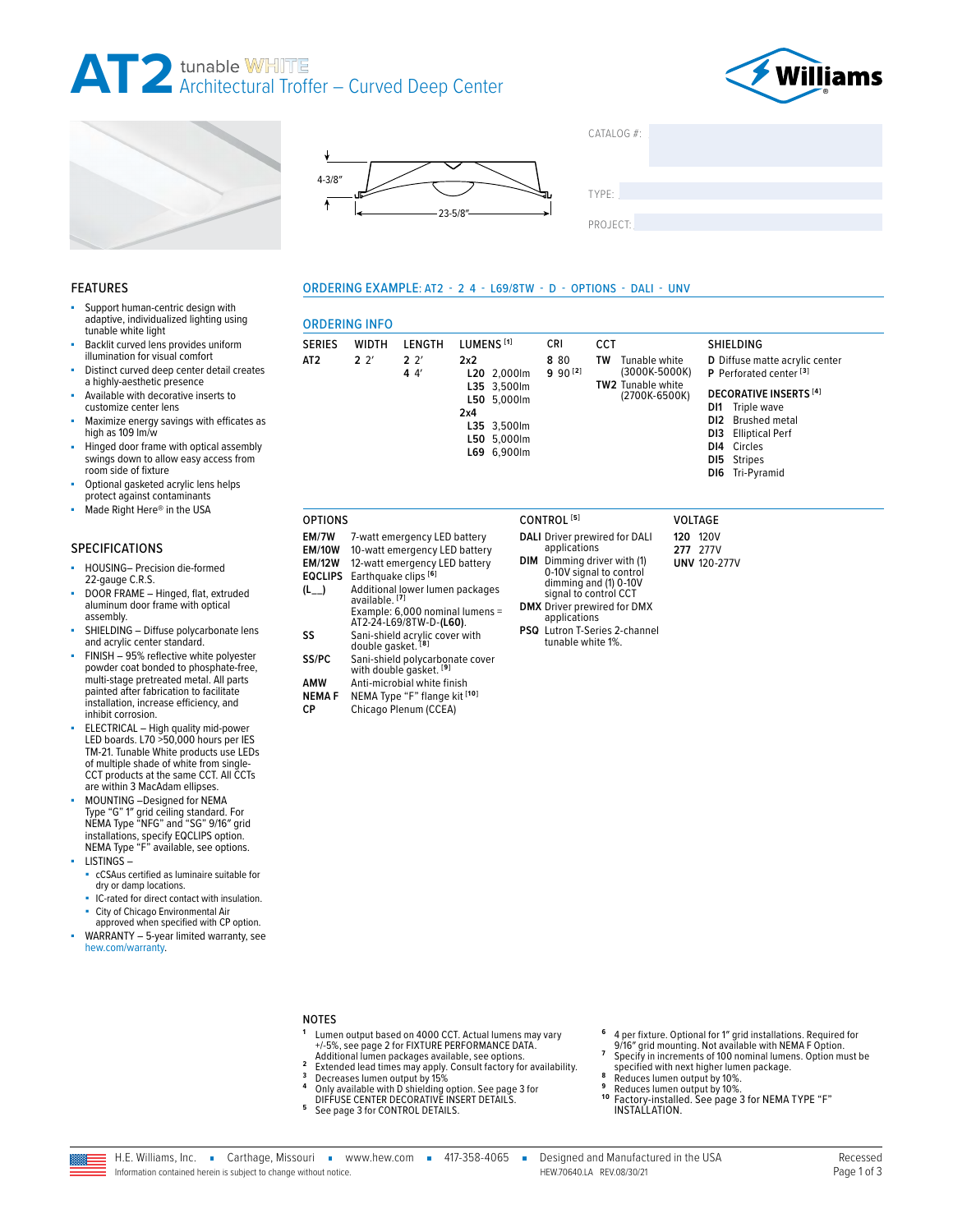# **AT2** tunable WHITE<br>Architectural Troffer – Curved Deep Center

#### <span id="page-1-0"></span>FIXTURE PERFORMANCE DATA

|     | <b>LED PACKAGE</b> | <b>DELIVERED LUMENS</b> | <b>WATTAGE</b> | EFFICACY (Im/W) |
|-----|--------------------|-------------------------|----------------|-----------------|
|     | L20                | 2100                    | 21.1           | 99.8            |
| 2x2 | L35                | 3641                    | 38.0           | 95.8            |
|     | L50                | 5121                    | 54.7           | 93.7            |
|     | L35                | 3596                    | 32.8           | 109.6           |
| 2x4 | L50                | 5120                    | 47.0           | 108.9           |
|     | L69                | 7100                    | 68.4           | 103.8           |

• Photometrics tested in accordance with IESNA LM-79. Results shown are<br>based on 25°C ambient temperature.<br>• Watage shown is average for 120V through 277V input.<br>• Results based on 4000K, 80 CRI, actual lumens may vary +/-

#### MULTIPLIER TABLE

|     |            | <b>COLOR TEMPERATURE</b>        |           |                 |                |  |
|-----|------------|---------------------------------|-----------|-----------------|----------------|--|
|     | <b>CCT</b> |                                 | <b>TW</b> | TW <sub>2</sub> |                |  |
|     |            | <b>WATTAGE</b><br><b>LUMENS</b> |           | <b>LUMENS</b>   | <b>WATTAGE</b> |  |
|     | 2700K      |                                 |           | 0.93            | 1.02           |  |
|     | 3000K      | 0.95                            | 1.04      | 0.95            | 1.01           |  |
| కె  | 3500K      | 0.98                            | 1.02      | 0.98            | 1.00           |  |
| ខ្ល | 4000K      | 1.00                            | 1.00      | 1.00            | 1.00           |  |
|     | 5000K      | 0.96                            | 1.04      | 1.02            | 1.00           |  |
|     | 6500K      |                                 |           | 1.01            | 1.04           |  |
|     | 2700K      |                                 |           | 0.93            | 1.02           |  |
|     | 3000K      | 0.91                            | 1.03      | 0.95            | 1.01           |  |
|     |            |                                 |           |                 |                |  |
| కె  | 3500K      | 0.96                            | 1.01      | 0.98            | 1.00           |  |
| ន្ត | 4000K      | 1.00                            | 1.00      | 1.00            | 1.00           |  |
|     | 5000K      | 1.03                            | 1.03      | 1.03            | 1.00           |  |
|     | 6500K      |                                 |           | 1.02            | 1.04           |  |
|     |            |                                 |           |                 |                |  |



TW2



#### PHOTOMETRY

**AT2-22-L50/8TW-D-DALI** Total Luminaire Output: 5122 lumens; 55 Watts | Efficacy: 94 lm/W | 82 CRI; 4000K CCT



|                     | <b>VERTICAL ANGLE</b> | <b>HORIZONTAL ANGLE</b> |      |            | <b>ZONAL LUMENS</b> |
|---------------------|-----------------------|-------------------------|------|------------|---------------------|
|                     |                       | 0°                      | 45°  | $90^\circ$ |                     |
|                     | 0                     | 2094                    | 2094 | 2094       |                     |
|                     | 5                     | 2089                    | 2082 | 2079       | 197                 |
| <b>DISTRIBUTION</b> | 15                    | 1960                    | 1982 | 2002       | 559                 |
|                     | 25                    | 1738                    | 1793 | 1845       | 824                 |
|                     | 35                    | 1439                    | 1521 | 1591       | 944                 |
|                     | 45                    | 1102                    | 1182 | 1264       | 911                 |
| CANDLEPOWER         | 55                    | 783                     | 845  | 915        | 759                 |
|                     | 65                    | 491                     | 551  | 601        | 547                 |
|                     | 75                    | 239                     | 287  | 324        | 305                 |
|                     | 85                    | 40                      | 60   | 52         | 75                  |
|                     | 90                    | 0                       | 0    | 0          |                     |

| SUMMARY | <b>ZONE</b> | <b>LUMENS</b> | % FIXTURE |
|---------|-------------|---------------|-----------|
|         | $0 - 30$    | 1580          | 31        |
|         | $0 - 40$    | 2524          | 49        |
| LUMEN ! | $0 - 60$    | 4194          | 82        |
|         | $0 - 90$    | 5122          | 100       |
|         | $0 - 180$   | 5122          | 100       |

**AT2-24-L69/8TW-D-DALI** Total Luminaire Output: 7101 lumens; 68 Watts | Efficacy: 104 lm/W | 82 CRI; 4000K CCT



|                          | <b>VERTICAL ANGLE</b> | <b>HORIZONTAL ANGLE</b> |      |            |                     |
|--------------------------|-----------------------|-------------------------|------|------------|---------------------|
|                          |                       | 0°                      | 45°  | $90^\circ$ | <b>ZONAL LUMENS</b> |
|                          | U                     | 2982                    | 2982 | 2982       |                     |
|                          | 5                     | 2982                    | 2982 | 2987       | 282                 |
| CANDLEPOWER DISTRIBUTION | 15                    | 2790                    | 2822 | 2856       | 794                 |
|                          | 25                    | 2411                    | 2482 | 2541       | 1144                |
|                          | 35                    | 2020                    | 2114 | 2187       | 1306                |
|                          | 45                    | 1531                    | 1629 | 1698       | 1247                |
|                          | 55                    | 1069                    | 1154 | 1197       | 1029                |
|                          | 65                    | 686                     | 759  | 795        | 744                 |
|                          | 75                    | 347                     | 416  | 436        | 429                 |
|                          | 85                    | 89                      | 112  | 103        | 125                 |
|                          | 90                    | 0                       | 0    | 0          |                     |

| LUMEN SUMMARY | <b>ZONE</b> | <b>LUMENS</b> | % FIXTURE |
|---------------|-------------|---------------|-----------|
|               | $0 - 30$    | 2220          | 31        |
|               | $0 - 40$    | 3526          | 50        |
|               | $0 - 60$    | 5802          | 82        |
|               | $0 - 90$    | 7101          | 100       |
|               | $0 - 180$   | 7101          | 100       |

#### FIXTURE DETAILS

BACKVIEW